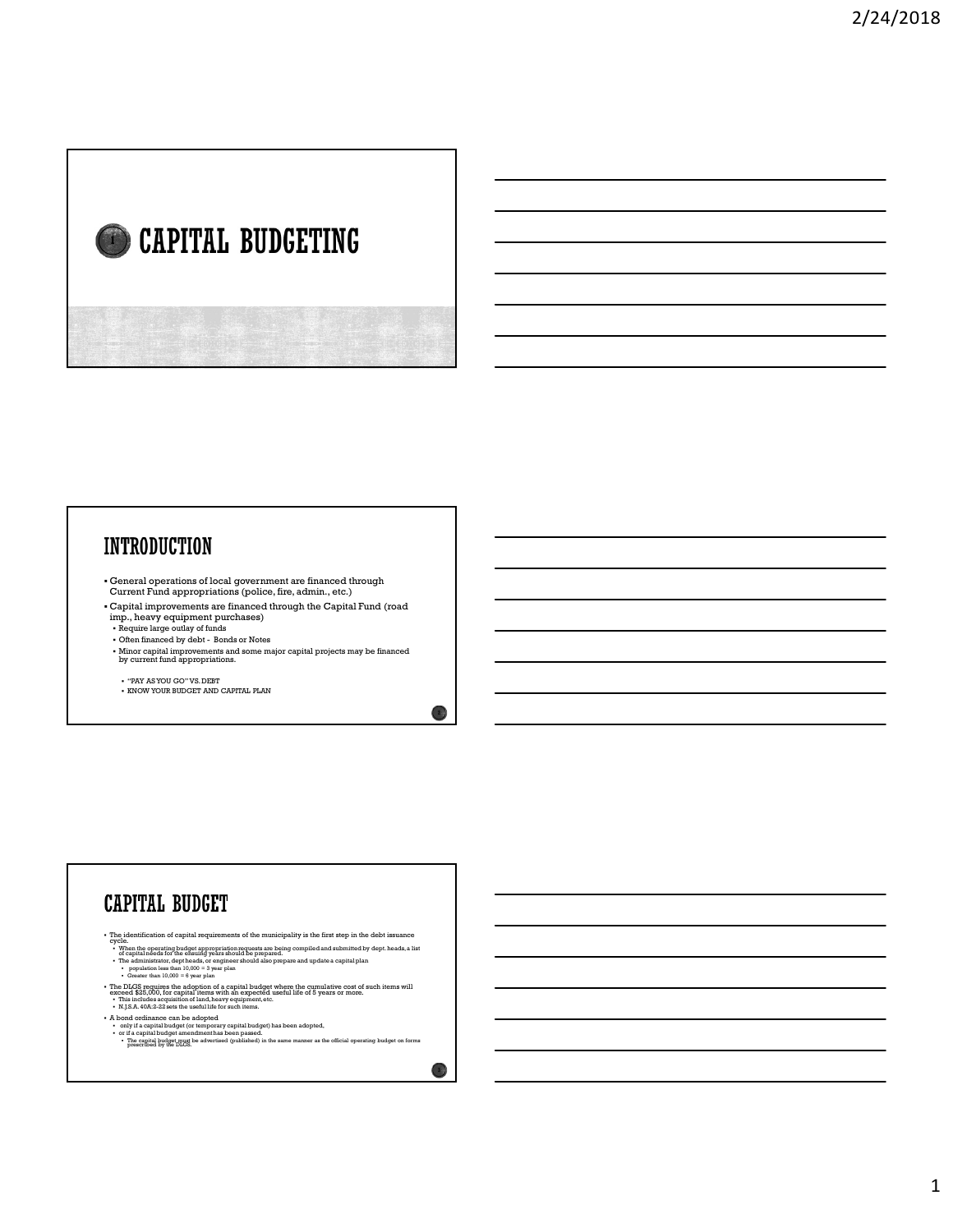### CAPITAL BUDGET

- The DLGS requires the adoption of a capital budget where the cumulative cost of such items will exceed \$25,000, for capital items with an expected useful life of 5 years or more.
- This includes acquisition of land, heavy equipment, etc.<br>• N.J.S.A. 40A:2-22 sets the useful life for such items.
- A bond ordinance can be adopted
- 
- only if a capital budget (or temporary capital budget) has been adopted,<br>• or if a capital budget amendment has been passed.<br>• The capital budget must be advertised (published) in the same manner as the official operatin

# **CAPITAL BUDGET**

- Fire Capital Budget contains the following information:<br>• Project Title (Specificity is required)<br>• Project Number<br>• Estimated Total Cost
- 
- 
- Amounts Reserved in Prior Years
- 
- Planned Funding Sources Operating Budget Capital Improvement Fund Capital Surplus
- Grants in Aid
- Future Years Funding
- 
- If priorities change during the course of a year, a bond ordinance is necessary, then the capital budget must be amended. • The capital budget must contain the above information, on forms prescribed by the DLGS.

 $\sim$  5  $\mu$ 

 $\overline{4}$ 

- Municipalities and counties may incur debt only within certain limitations as
- defined by the Local Bond Law.<br>
 Must file a Supplemental Debt Statement as of the date of ordinance introductions<br>
 states debt outstanding, including the debt about to be authorized, and any debt activity during<br>
the y
- No municipal bond ordinance may be finally adopted if the supplemental debt statement indicates that the % of net debt exceed 3 % % of the average of the prior 3 years' equalized assessed real property valuations. Contraction Sheet by the State of New Yersey – Dealer Contraction Sheet By the State of New York 2018<br>
The State of New York 2018<br>
Contraction Sheet By the State of New York 2018<br>
The State of New York 2019<br>
Contraction S
- Counties have a 2% debt limitation.
- $\bullet$  School debt is limited to a maximum of 4% of the 3 year average for districts under a K-12 system.
- $\bullet$  Said valuations are provided at the beginning of each year in the Municipal Information Sheet by the State of New Jersey DLGS.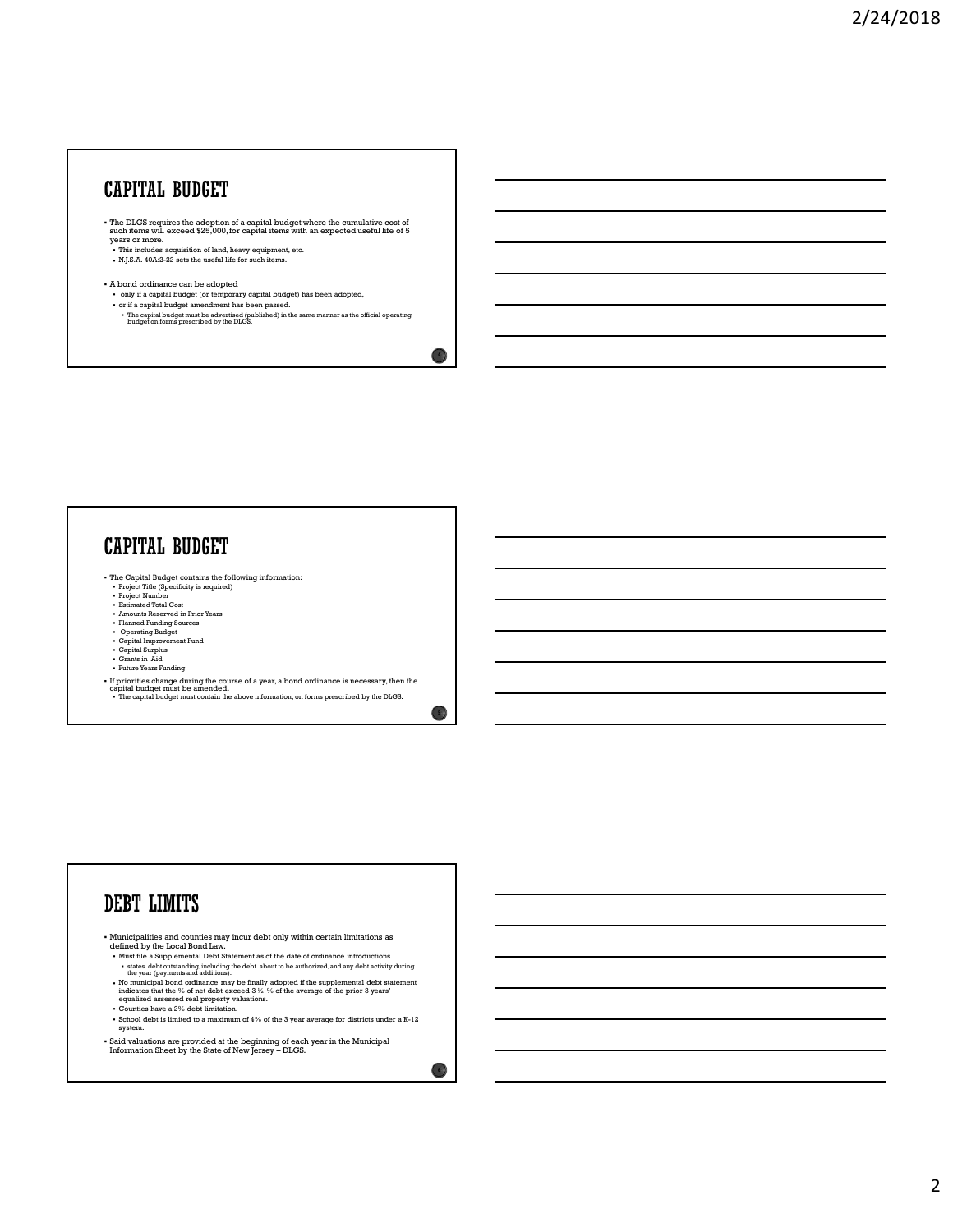### DEBT LIMIT EXCEPTIONS

- Exceptions to the debt limitations.<br>
Formulating<br>
Self Liquidating<br>
Self Liquidating
- 
- The Local Bond Law provides for the Local Finance Board to approve so-called extensions of credit.
- Municipalities seeking to acceed their debt limit must submit an application on standard forms to the local Finance Board.<br>• Include a lim of projects contemplated and maturities,<br>• The present debt service and outstandin
- 
- 
- The Local Finance Board then holds a hearing on the extension of credit request.<br>• The Board must determine that the improvements are in the public interest<br>• that the amounts to be expended are not unreasonable or exor

# PURPOSES FOR ISSUING BONDS

- Bonds may be issued for any capital improvement or acquisition of property:<br>
Cannot bond "day to day" items<br>
requires that the period of usefulness of the project to be financed by bonds be at least 5<br>
years.
- a maximum useful life of 40 years which applies only to certain types of buildings.
- 
- The term of the bonds cannot exceed the life of the item being financed. The bond law also requires that a municipality provide a down payment of 5% of the amount of the obligations authorized. the current year's budget appropriations
- 
- 
- 
- 
- an emergency appropriation,<br>• the capital improvement fund.<br>• capital surplus<br>• A waiver of the down payment is possible with Local Finance Board Approval.

# PURPOSES FOR ISSUING BONDS

- In addition to the 5 year useful life requirement the purposes of debt obligations may also be viewed from the perspective of general or local improvements financed by bond ordinances.
- General improvements are paid from general municipal budget revenues, including property taxes.
- Local improvements which specifically benefit certain portions (or properties) of a municipality are financed by special assessments against the property owner receiving numicipality are financed by special assessments aga

**7 1** 

8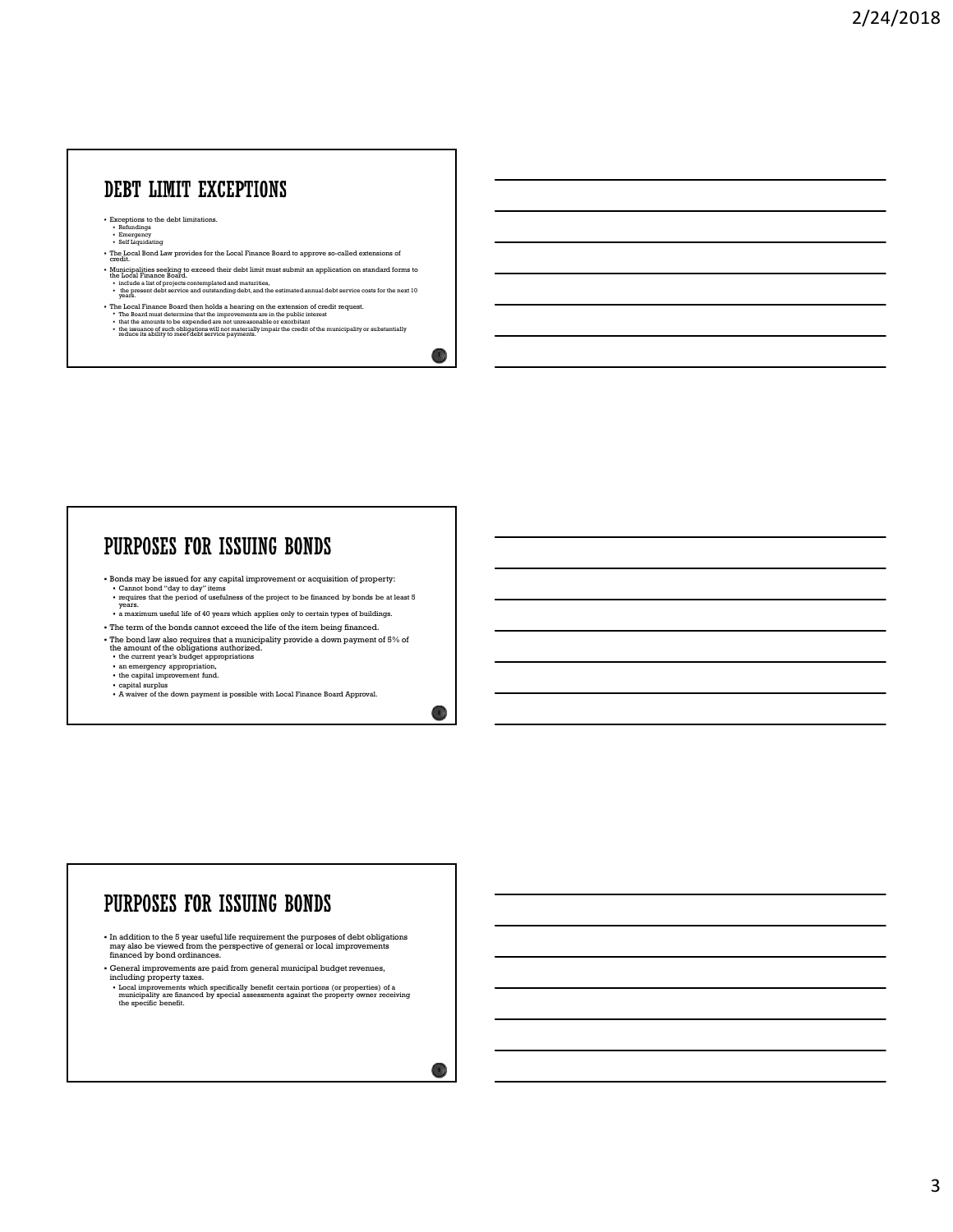# **ROCEDURE FOR AUTHORIZING DEBT**<br> **INCLUSION - TO AND AMORTALISM** - **DEBT**<br> **Constrained and amount and amount of debt authorized and amount of debt authorized and amount of debt authorized aposition -**  $\frac{1}{2}$ **<br>**  $\frac{1}{2}$ **ROCEDURE FOR AUTHORIZING DEBT**<br> **Properiod of usefulness -down payment is a community of usefulness -**<br>  $\frac{1}{2}$   $\frac{1}{2}$   $\frac{1}{2}$   $\frac{1}{2}$   $\frac{1}{2}$   $\frac{1}{2}$   $\frac{1}{2}$   $\frac{1}{2}$   $\frac{1}{2}$   $\frac{1}{2}$   $\frac{1}{2}$   $\frac{1}{$

- Identification of capital needs Preparation of Capital Budget Capital Plan
- 
- prepare capital budget amendment, if necessary<br>• Supplemental Debt Statement<br>• Bond Ordinance is prepared
- 
- "Section 20" cost (soft costs)
- 
- Introduced by majority vote (first reading only)<br>• published in "legal" newspaper at least ten day after intro to set hearing date
- public hearing/adoption 2/3 vote of full membership
- 
- a filer adoption<br>• publish in paper<br>• does not take effect for 20 days (allows for residents to challenge)<br>• file a petition of at least 15% of requiremed woters (NJSA 40A:49-27)

- Capital Purposes: Types of notes authorized by the Local Bond Law, which may be used by the municipality, include:
	-
	-
	-
- Bond Anticipation Notes These notes may be issued in anticipation of bonds, provided they have been authorized in the bond ordinance. Notes may be issued for period not exceeding 1 year may be renewed from time to time for periods not exceeding 1 year. All such notes, including renewals, shall mature and be paid not later than the 10th anniversary date of the original notes. Notes must mature and be paid no later than the 1st day of the 5th month following the close of the 10th fiscal year. Annual installment must be paid from the 3rd Anniversary date for principal payments. Interest payments must be made annually including the 1st 2 years.

 $10<sub>0</sub>$ 

11

- 
- 

# **ORT TERM FINANCING**<br> **EXAMPLE THE REAL PROPERTY AND ACTIVE CONTINUES.**<br> **CONTINUES AND CONTINUES AND ACTIVITY AND ACTIVITY AND ACTIVITY AND ACTIVITY AND ACTIVITY AND ACTIVITY AND ACTIVITY AND ACTIVITY AND ACTIVITY AND ACT**

 $\bigcirc$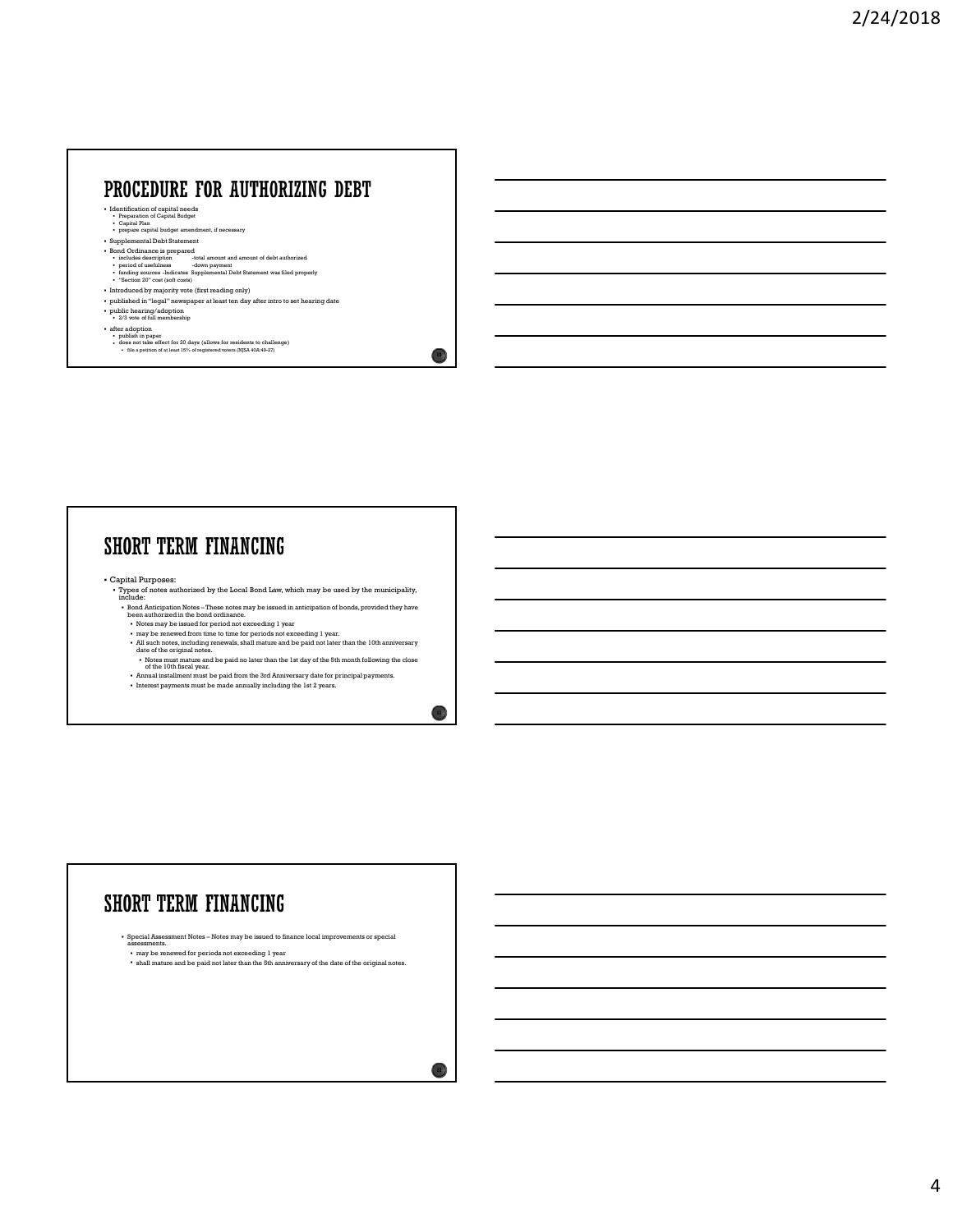Operating Purposes:

- The Local Budget Law permits municipalities to borrow money on a short term basis to meet budgeted operating needs when cash flow shortfalls occur or when regular or special emergency appropriations are authorized.<br>The Ap
	-
	-
- **ORT TERM FINANCING**<br>
exciting Paraposes:<br>  $\frac{1}{2}$  and Baddel Law parameterization to be the second and a discrete model of the second and a discrete the second and a control of the second and a control of the second an anticipation notes in anticipation of the collection of taxes in any fiscal year.<br>• TANS may be renewed, but all notes shall mature in the case of the municipality not later than March 31 of the succeeding fiscal year.<br>• i **ORT TERM FINANCING**<br>
examing Paraposes.<br>
The contribution of the property of the state of the control of the state of the state of the control of the<br>
Distribution of the state of the control of the control of the contro Special Emergency Notes – The Local Budget provides for the issuance of special
	-
	-

 $\bullet$  Special Emergency Notes – The Local Budget provides for the issuance of special emergency notes to finance special emergency appropriations for:

- tax maps, master plans, codifications, and revaluations.
- The notes may be renewed, but at least 1/5th must mature annually and must be included in the annual budget. The notes are authorized by a resolution adopted by 2/3rds vote of the full governing body.
- 
- All BANS & Capital Notes may be sold on the basis of negotiation it is not necessary to advertise and receive bids for the sale of notes as is the case of bonds.
- It is recommended that competitive proposals be received to ensure the best possible interest.

14

 $\bigcirc$ 

# THE SALE OF BONDS (LONG TERM/PERMANENT FINANCING)

- Bonds must be sold by public sale.
	- A municipality must advertise and receive bids with the following exceptions:<br>1. the total amount is less than \$1,000,000,
	-
	- 2. there are no bidders,<br>• 3. they are refunding bonds, or
	- 4. they are sold to a political subdivision of the state or to an agency of the federal government.
- The sale of municipal bonds is sometimes complex requiring adequate preparation<br>and careful planning including a thorough review of the "Local Bond Law".<br>• Advice should be sought from the municipality's bond counsel, ba
- All bonds issued by the municipalities must be in registered form, whereby the individual or firm purchasing the bond registers their name, address, and social security # with the municipality or its registration agent.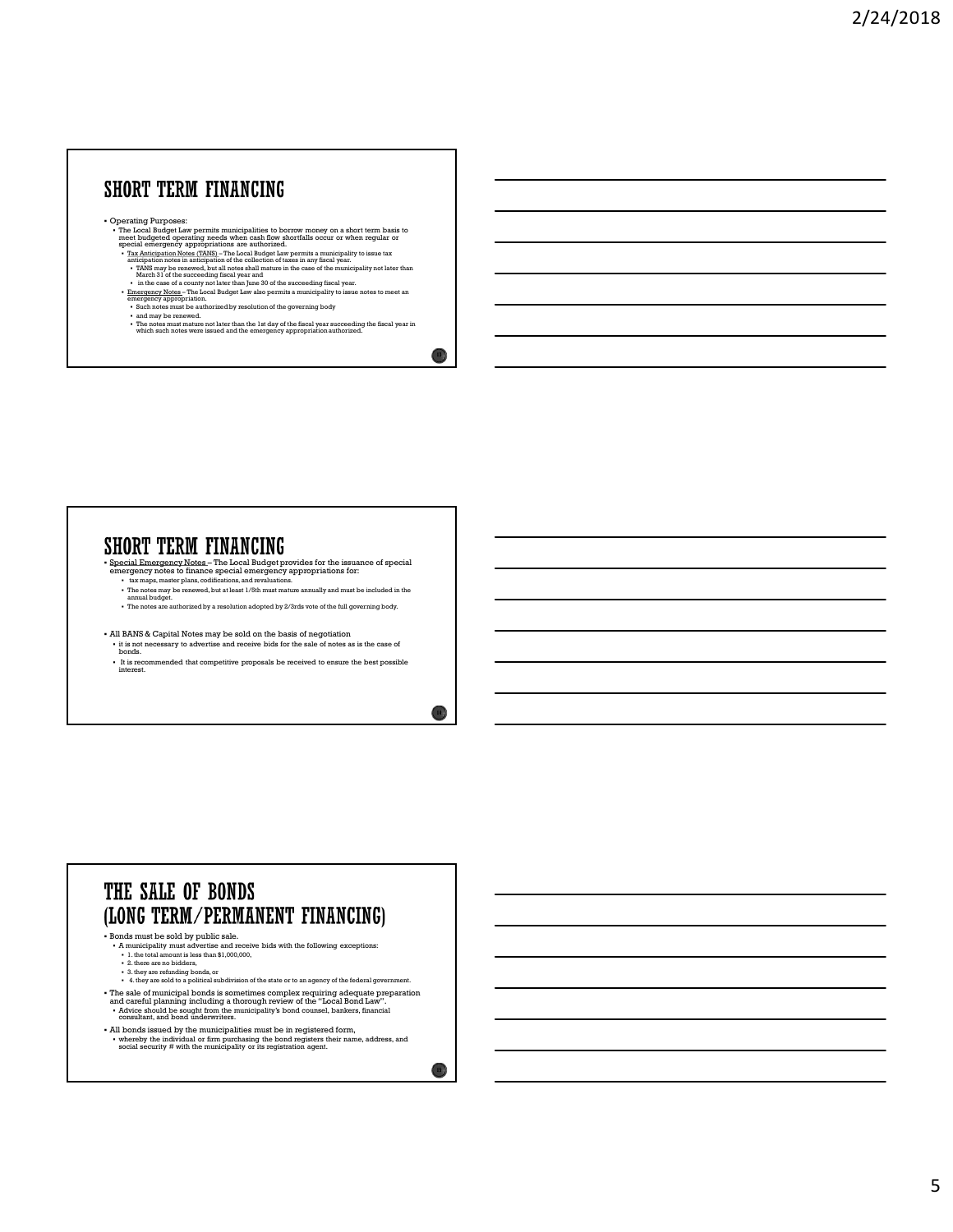### THE SALE OF BONDS (LONG TERM/PERMANENT FINANCING)

- Preparing for a bond sale<br>
 Contact bond council early<br>
 List of potential bidders (underwriters) should be notifed<br>
 Notice sent to The Bond Buyer and local paper<br>
 Official State Preparation (OS)<br>
	-
	-
	-
- Notice of Sale<br>• Socioeconomic Information<br>• Financial Information about the community (audit schedules and other schedules as needed)<br>• Rahing Agencies will require this information<br>• Schedule of bond maturities must be
	-
- 
- **Equal annual debt service (P&I may change, but total remains constant)**<br> **Equal annual maturities**<br>  **Local Bond law requires all bonds must mature in annual installments<br>
 No annual installment may exceed 100% of the** 
	-

 $16<sub>1</sub>$ 

 $17.7$ 

 $\bigcirc$ 

### THE SALE OF BONDS (LONG TERM/PERMANENT FINANCING

Form of bids Formal Sealed Proposals

- 
- Similar to regular bid process May take time to calculate to various maturity schedules
- Award is based on net calculation
- 
- Electronic Must register with an approved auction house
- Potential bidders must register and provide a good faith deposit Electronic tends to allow for more bidders
- Allows underwriters to make last minute changes
- Real Time Bidders know where they stand (based on NIC)
- May change bids as many times as they wish "two minute" rule

# **BOND RATINGS**

Bond or credit ratings are simply an expression of the odds of loss to the investor. A rating is concerned with the security and the safety of the bonds.

- The investor is concerned with being protected against inordinate increases in debt and in the consequent ability of the municipality to meet the debt service
- requirements. The rating assigned to a municipality's bonds assists the investor in determining the amount of risk in purchasing a municipality's bonds.
- Bonds with a higher (better) rating generally carry a lower interest rate because the debt is better secured and has a higher probability of being repaid than lower rated bonds.
- A municipality cannot purchase a bond rating.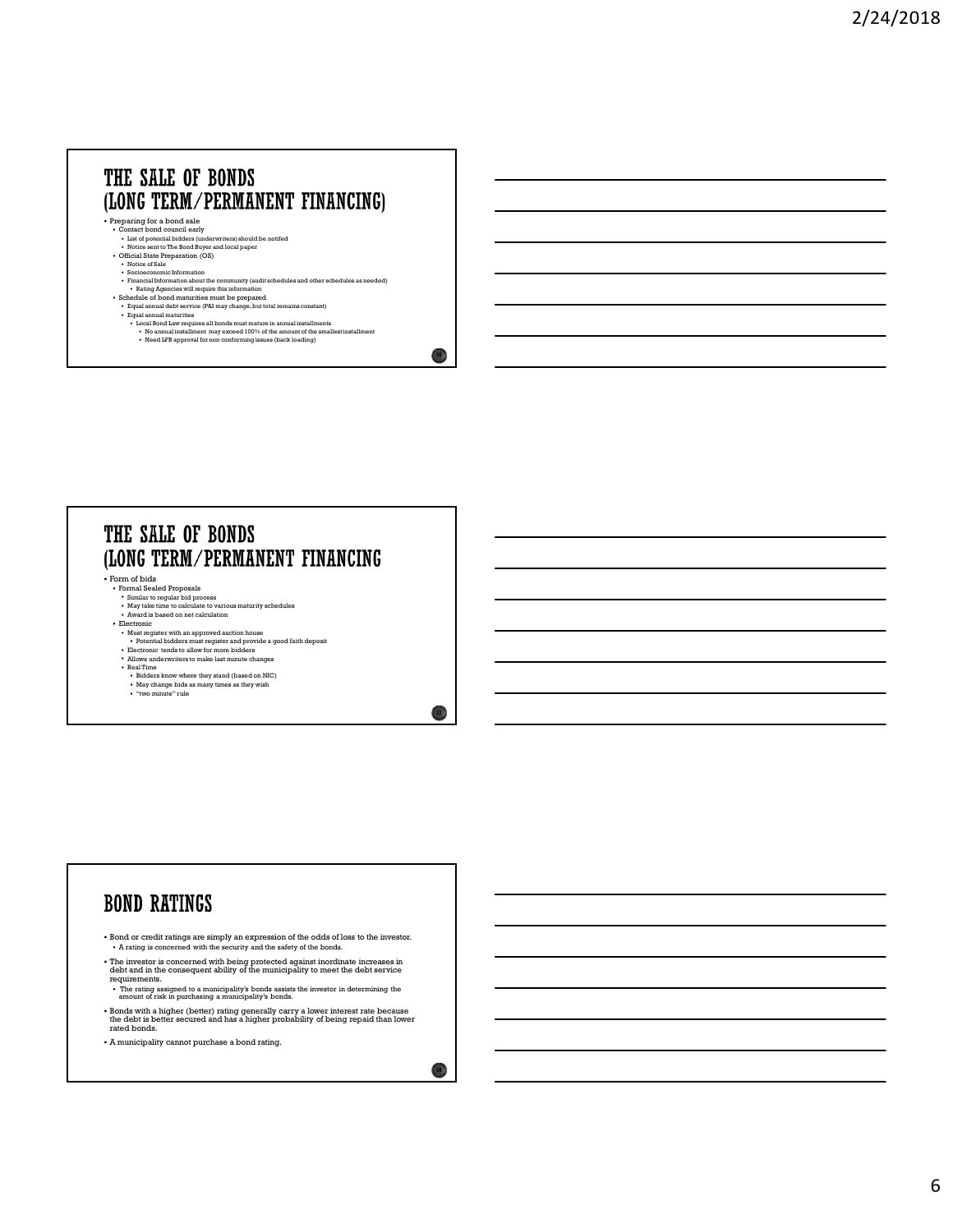- Municipalities have also been able to reduce their interest costs by having their bonds insured. Municipal bond insurance is a "voluntary cost of issuance" which assures payment in case of default. 1. CONTROL THE MUNICIPAL BORNEY (AND THE STRAIGHT CONTROL TO THE CONTROL TO THE CONTROL TO THE CONTROL TO THE CONTROL TO THE CONTROL TO THE CONTROL TO THE CONTROL TO THE CONTROL TO THE CONTROL TO THE CONTROL TO THE CONTRO 2. A The current statement is a statement of the current of the current of the current of the current of the current of  $\alpha$  and  $\alpha$  and  $\alpha$  and  $\alpha$  and  $\alpha$  and  $\alpha$  and  $\alpha$  and  $\alpha$  and  $\alpha$  and  $\alpha$  and  $\alpha$  and  $\$
- The insurance policies issued by these companies guarantees payment in the event of default by the municipality. 5. A compute the distance of all types over a computer space of the same payment in each<br>
Contribute the computer of all types computer sparses over a period of all types of a<br>
The computer of all types over a period of a
- Even municipalities with an A rating may find it attractive to purchase bond insurance. The cost of the insurance has to be weighed with the benefit of having a higher
- bond rating.<br>• Rating firms usually rate bonds at the highest investment grade if they are insured.

- In order to rate the bond issue the rating agencies require a large amount of data from the municipality, including the following:
- 
- 
- 
- 

# **ATING OF MUNICIPAL BONDS**<br>
the code to take the resulting the resulting processes requires a large amount of data<br>  $\frac{1}{2}$ . A mean framework interesting the boson maturities by class of  $\frac{1}{2}$ . A mean framework inte **ATING OF MUNICIPAL BONDS**<br>
In order to the discussion of our control of the following the following the following the state of our control of data<br>
The control of the state of our control of the state of our control of th  $\frac{1}{2}$  is the main formula comparative trends of passive trends of passive trends of passive trends of passive trends of passive trends of passive trends of the future of the future of the future of the future of the f In order to rate the horid (see the rating agencies requires a large amount of data<br>  $\cdot$  2. Easing intermediate regarding the fields were these theorem as  $\cdot$  2. Easy in the main of energy and the same of the energy and In collect to the both changes the asset<br>
comparison the simulation of a state of assets are due when  $\alpha$ <br>  $\alpha$  - A state of a state of assets are arbitraristic state of assets<br>  $\alpha$  - A state of a state of a state of a s

- 
- 
- 
- 

 $19<sup>o</sup>$ 

20  $\mu$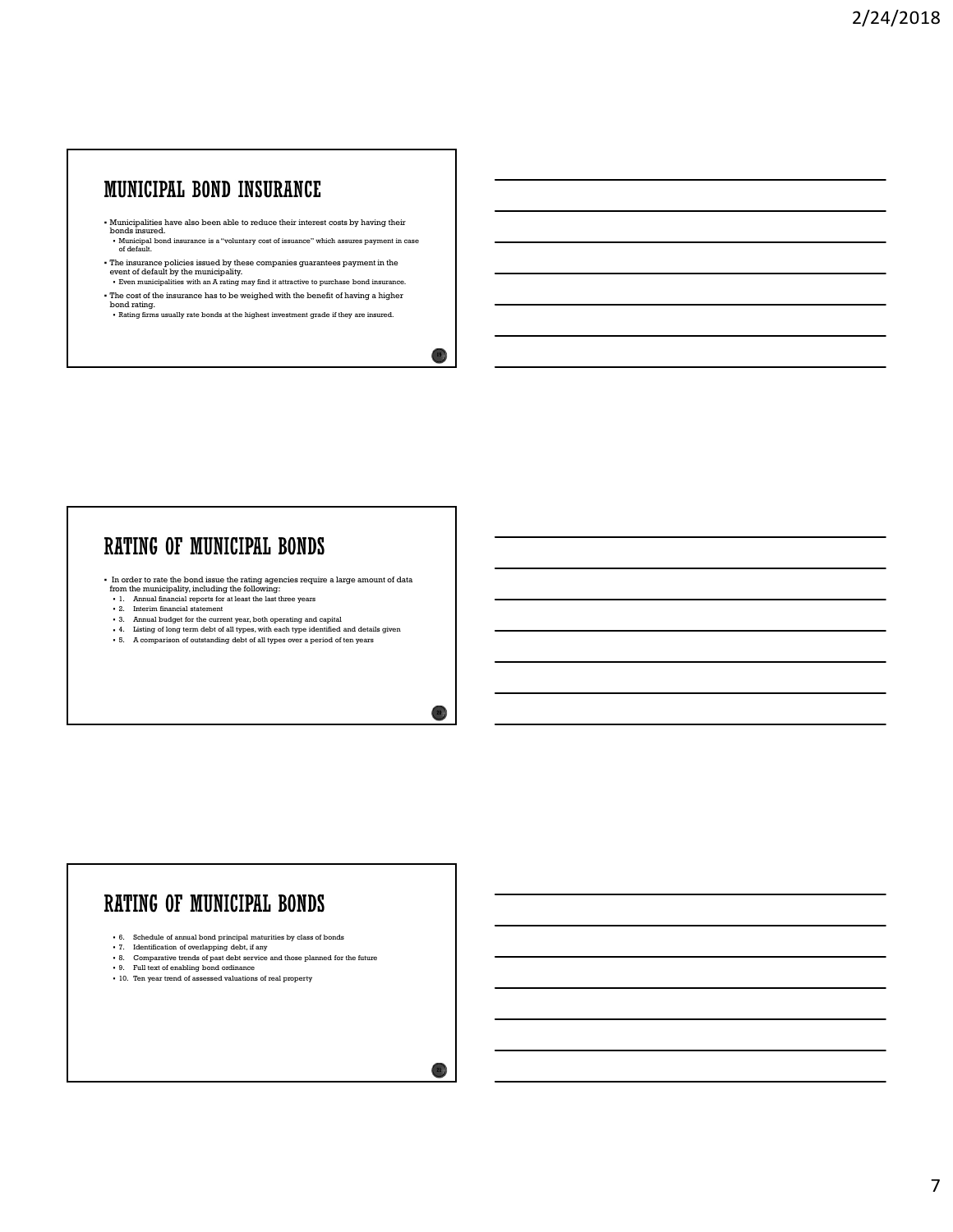- 
- 
- 11. Ratio of assessed valuations of real property to market value (true value)  $12$ . Tax Rates, for the borrowing unit and the overall rate for all local governments such as a city, school, county and districts in and the  $\begin{array}{|c|c|} \hline \textbf{ATING} & \textbf{OF} & \textbf{MUNICIPAL} & \textbf{BOMDS} \\ \hline \end{array}$ 11. Rails of assessed collection record for the past five years, including interest charges and frequency  $\begin{array}{|c|c|} \hline \textbf{1} & \textbf{2} & \textbf{2} & \textbf{2} & \textbf{2} & \textbf{2$  $\textbf{A}\textbf{TIME}$  **OF MUNICIPALI BONDS**<br>
11. Ratio of assessed valuations of usal property to market value (true value)<br>
12. The Kahol, for the boundary pair and the overall matches for all local governments such<br>
13. The c **HTING OF MUNICIPAL. BONDS**<br>  $\cdots$  and  $\cdots$  and demographic distance of the compression of the community resources of the community, sources of the community, sources of personal and business income, past and current tre **EXTING OF MUNICIPAL BONDS**<br>  $\frac{1}{16}$ ,  $\frac{3}{16}$ ,  $\frac{3}{16}$ ,  $\frac{3}{16}$ ,  $\frac{3}{16}$ ,  $\frac{3}{16}$ ,  $\frac{3}{16}$ ,  $\frac{3}{16}$ ,  $\frac{3}{16}$ ,  $\frac{3}{16}$ ,  $\frac{3}{16}$ ,  $\frac{3}{16}$ ,  $\frac{3}{16}$ ,  $\frac{3}{16}$ ,  $\frac{3}{16}$ ,  $\frac{3}{16}$ , ATING OF MUNICIPAL BONDS<br>  $\frac{1}{2}$ ,  $\frac{1}{2}$ ,  $\frac{1}{2}$ ,  $\frac{1}{2}$ ,  $\frac{1}{2}$ ,  $\frac{1}{2}$ ,  $\frac{1}{2}$ ,  $\frac{1}{2}$ ,  $\frac{1}{2}$ ,  $\frac{1}{2}$ ,  $\frac{1}{2}$ ,  $\frac{1}{2}$ ,  $\frac{1}{2}$ ,  $\frac{1}{2}$ ,  $\frac{1}{2}$ ,  $\frac{1}{2}$ ,  $\frac{1}{2}$ ,  $\frac{1}{2}$ 18. In the set of local building code, zoning and user of local building code, zoning and in the set of local building control building control building control building control building control building control building 19. Range of selling prices with the constraint of real property to make to relate the parameters and<br>
19. Range of selling prices for new residents are constructed in the selling prices of selling<br>
19. The construction c 21. It is more of the mass and viabration of each property to each wide viabra (the six the property of the six the six the six the six the six the six the six the six the six the six the six the six the six the six the s
- 
- 

- 
- 
- 

# **QUALIFIED BONDS**

The credit of certain municipalities was strengthened by the Municipal Qualified

Bond Act (NJSA 40A:3-1)<br>• provides that a municipality may "pledge" its anticipated revenue from certain State Aid<br>• programs to the payment of principal and interest on bonds.<br>• These revenues include State urban aid fund

• The State Treasurer pays directly to a municipality's paying agent, rather than to a municipality, a pre-determined amount of State aid entitlement for purposes of making principal and interest payments on bonds.<br>• Local

Gross amount of state aid is anticipated and gross debt is appropriated

 $\bigcirc$ 

 $22 \frac{1}{2}$ 

 $23 \downarrow$